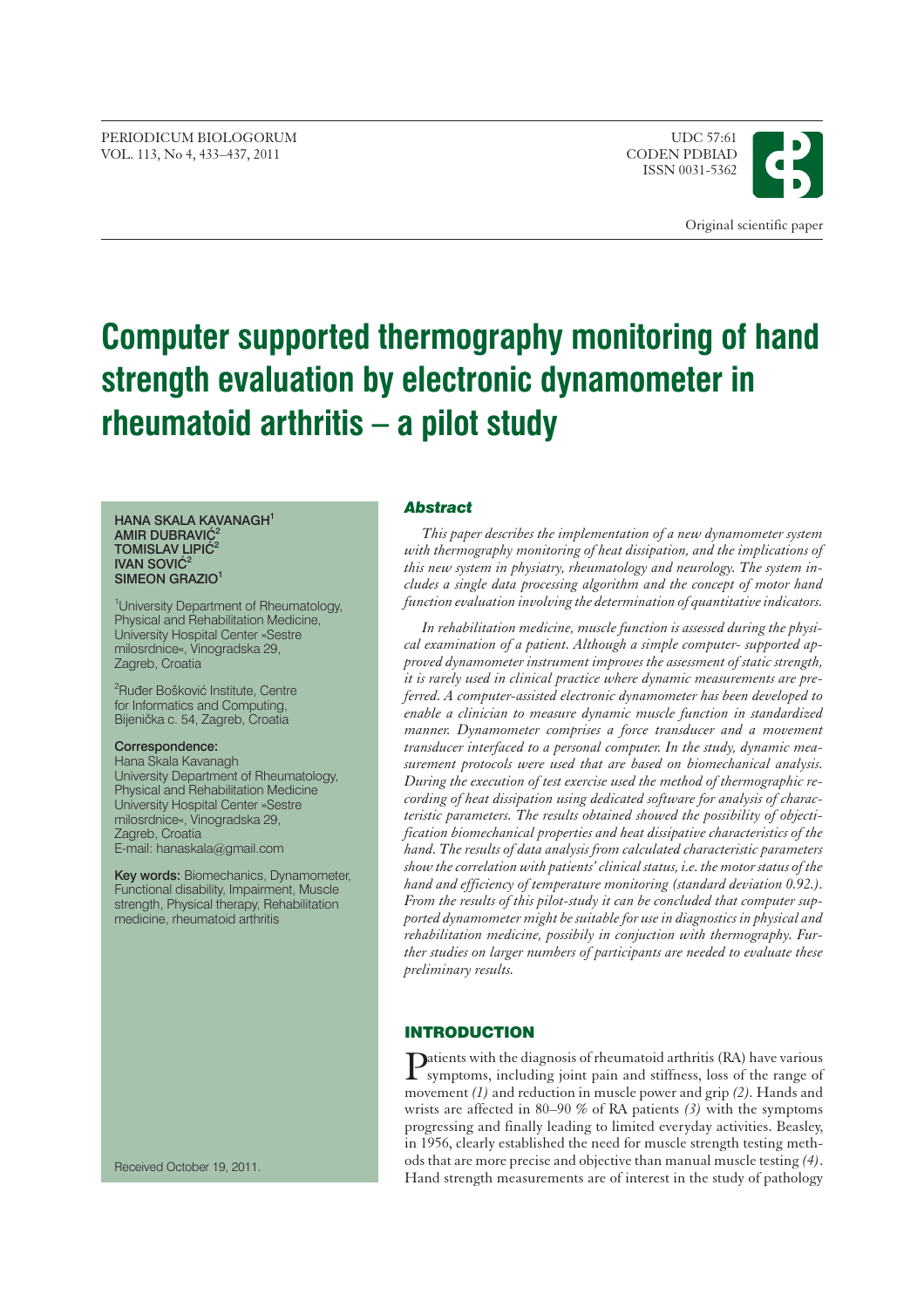of the that involves f strength loss. Hand strength testing is frequently used for clinical decision-making and outcome evaluation in . It is used to diseases, to evaluate and compare treatments, to document progression of muscle strength, and to provide feedback during the process. In addition, strength testing is often used in areas such as and . In general, hand strength measurements can be divided into manual muscle testing and dynamometry. To create more quantitative assessments of hand muscle strength, dynamometers have been developed. These dynamometer measurements are more sensitive to change compared to manual muscle testing and provide ouput data on a continuous scale. In clinical evaluation and research studies on patients with hand problems, muscle strength measurements are usually based on grip strength and pinch strength dynamometry. The most commonly used grip and pinch dynamometer is the Jamar dynamometer which is considered to be the 'gold standard' among hand-held dynamometers*(5, 6)* and similar devices by other manufacturers. The Jamar dynamometer was tested on several patient groups and these measurements showed a good reliability and validity. In addition, grip and pinch strength are functionally relevant to measure the combined action of a large number of intrinsic and extrinsic hand muscles as well as the combined action of a number of different joints. By comparing outcome with normative data, the degree of muscle strength loss can be determined *(7)*.

Standard dynamometric of a hand through the registration of the force of one grip, or the recording of a series of grips is the assessment and basis for diagnosis of functional anatomy of a whole fist during illness, treatment and rehabilitation. Temperature changes caused by stress monitoring by use of advanced thermographic technology.

## **Description of method evaluation**

Changes in force during grips are measured in time domain, whereas spectral domain has been chosen as the basis for performance of analyses for additional evaluation parameters of hand functionality. Integral transformations level (cancel out) random unwanted artefacts in the original signal, and stable dynamic characteristics of the signal remain preserved. Similarly, it is possible to choose the typical parameters of the cycle that we consider relevant to assess the system in a direct and unique way in the frequency domain. Data acquisition was performed through the measurement system developed at the »Ruđer Bošković« Institute. The system consists of a rubber probe with 4 tensometric sensors incorporated in an ergonomic layout. The system is controlled by a specially developed computer program for acquisition and data processing, and is connected to a PC via a USB port. The results of treatment are displayed graphically and numerically. The device was calibrated by comparing the grip force on a dynamometric mechanical device with similar mechanical grip. It is important to note that the measured values of grip force and velocity significantly depend on how the device was calibrated so they should be considered approximate and qualitative.

The measurement protocol provides synchronized continuous compression, holding and relaxation of the measurement probe with a certain frequency, with a determined number of cycles and holding time. Cycle parameters were determined empirically after a series of attempts, and in relation to the average functional motoric status of hands of ill patients. Thus, the cycle time of 3 seconds was selected. Respondents were given instructions that according to the sound signal (2 different pitches) they should suddenly squeeze the measurement transducer vigorously, keep it squeezed at »maximum« force, and let go at the occurrence of a second tone. »Maximum« force is defined by the grip force of the respondents which does not disturb the regular (synchronous) execution cycle of compression and release. This force is generally less than the maximum grip force which the respondent would achieve with the conventional mechanical dynamometer, which measures the maximum force of a grip.

After series of attempts with the aim of determining the natural rate of relaxation and hand grip phase, the average duration of holding phase of 0.7 sec was determined in healthy subjects. Ill patients were given a condition to complete the grip phase before the second audio signal. In that way, the optimal time between two beeps of 0.8 seconds was determined. In total, fifteen cycles of squeezing, holding and releasing were selected in order to avoid the measurable impact of fatigue on the vigour and stability of the hand grip motor function in the holding phase.

At the time of dynamometric testing thermographic images were collected of both hands with the dorsal and volar side, from a group of patients *(8).* In the first group there were 6 patients with rheumatoid arthritis and the control group included healthy people. Thermographic images were analyzed according to predetermined regions of the hand *(9).*



Figure 1a. *Idealized series of a healthy hand grip***.**



Figure 1b. *Idealized series of an ill hand grip.*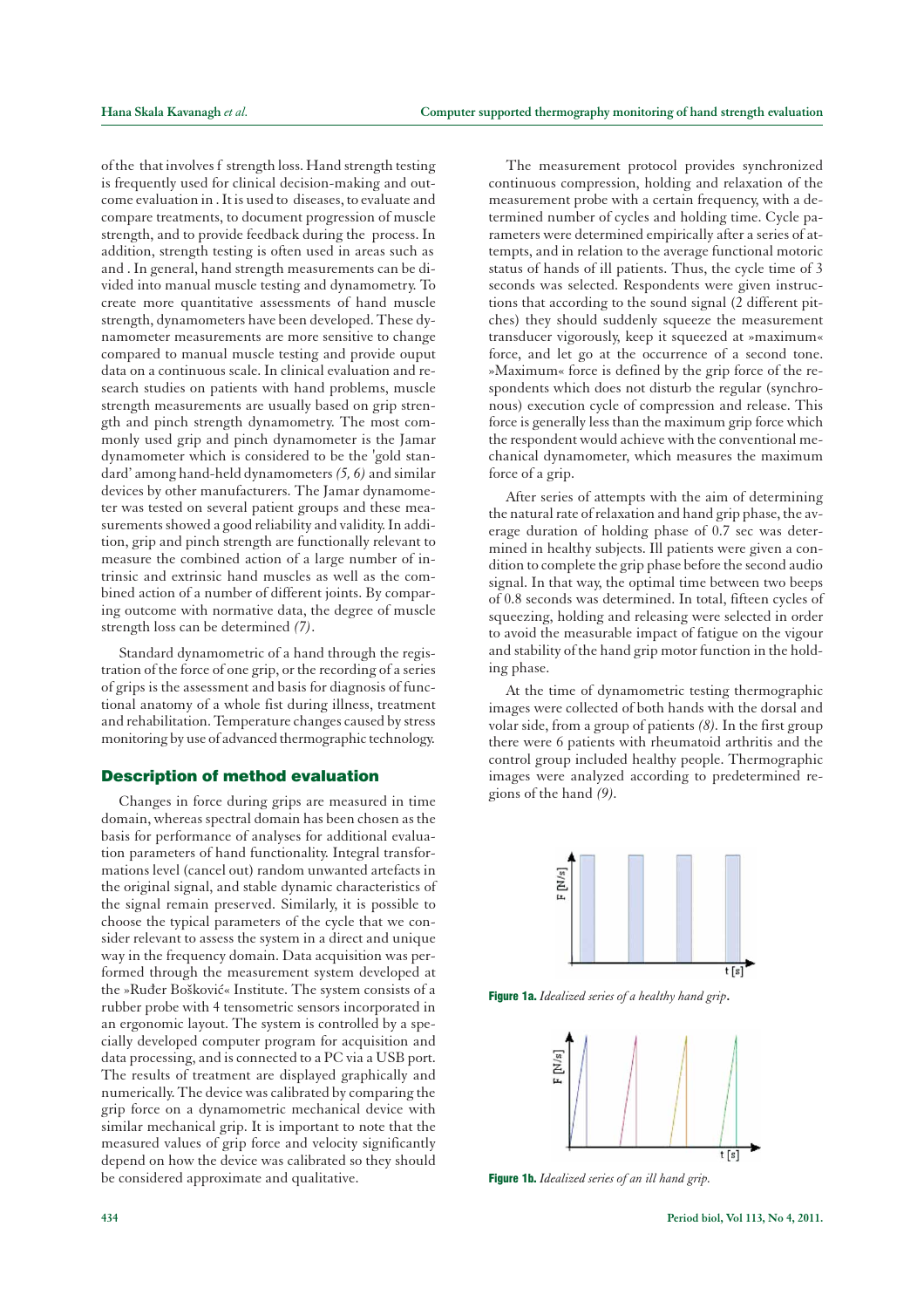## **Signal and Image pre-processing**

In accordance with the selected measurement protocol, we can define a so called »ideal fist« with time series of grips in Figure 1a. Also, within the given time parameters defined by the cycle, we can define the lower limits of grip speed when subject was completing the grip phase, right before the audio signal for release was played (shown in Figure 1b).

A real hand does not have an infinitely steep edge of grip phase or a completely flat plateau of holding phase, but, depending on the motor potential, it is more or less close to the ideal characteristic. A typical measured signal of a healthy subject is given in Fig. 2a and a typical signal of an ill subject is shown in Fig. 2b.

In Figure 2a,b, grip and holding phases that are relevant for assessing hand function are noticeable. Signal pre-processing consists of the approximation of the grip phase by the direction of tilt, and the holding phase by the flat plateau. The point where the grip phase ends and the holding phase begins is defined as the place of intersection of the line of increasing force and the horizontal line of maximum force. Slope of the increase in force, after testing several different ways of approximation, is defined as the line that lies in such a way that, together with the flat plateau of maximum force, minimizes the absolute value of the sum of differences of ordinates on the boundary defined by the actual data. The condition of minimal differences between left and right areas (and right areas below) from the direction of the tilt and the plateau of maximum grip was imposed, according to Figures 3a and 3b. The point of holding termination phase is determined in a manner that the mirror symmetric line



Figure 2a. *A typical grip series of healthy subjects*.



Figure 2b. *A typical grip series of ill subjects.*



Figure 3a. *Trapezoidal approximation of a healthy grip.*



Figure 3b. *Trapezoidal approximation of an ill grip.*

of the slope that starts at the presumed point includes all of the remaining measuring points of the cycle.

In addition to these directly measurable parameters of hand function, an analysis of an idealized series of trapezoids in the spectral domain was conducted. To avoid discontinuities which mask the expected spectral grip and holding phases, a central symmetrically negative semi period (negative trapezium) was added to each cycle.

Thermal Imaging Cameras can be used for monitoring a variety of disease and medical applications. Medical thermography is a non-invasive diagnostic technique that allows the examiner to visualise and quantify changes in skin surface temperature. An infrared detection device is used to convert the infrared radiation emitted from the skin surface into electrical impulses that are visualized in color on a monitor. This visual image graphically maps the body temperature and is referred to as a thermogram. The spectrum of colors indicates an increase or decrease in the amount of infrared radiation being emitted from the body surface. Since there is a high degree of thermal symmetry in the normal body, subtle abnormal temperature asymmetry can be easily identified.

We have several medical thermal images; this series is of a patient suffering from RA. Dynamometer hand strength evaluation by heat dissipation monitoring easily identified in these thermal images that RA causes poor circulation and blood flood to extremities. The concept of IR thermographic monitoring of hand heat dissipation enables the use of IR cameras and computer system for control and thermal image registration. The system is based on a software which governs the operation of cameras analyzes the thermal image that recorded and analyse heat dissipation due to muscular activity related to the movements of the metacarpophalangeal joints.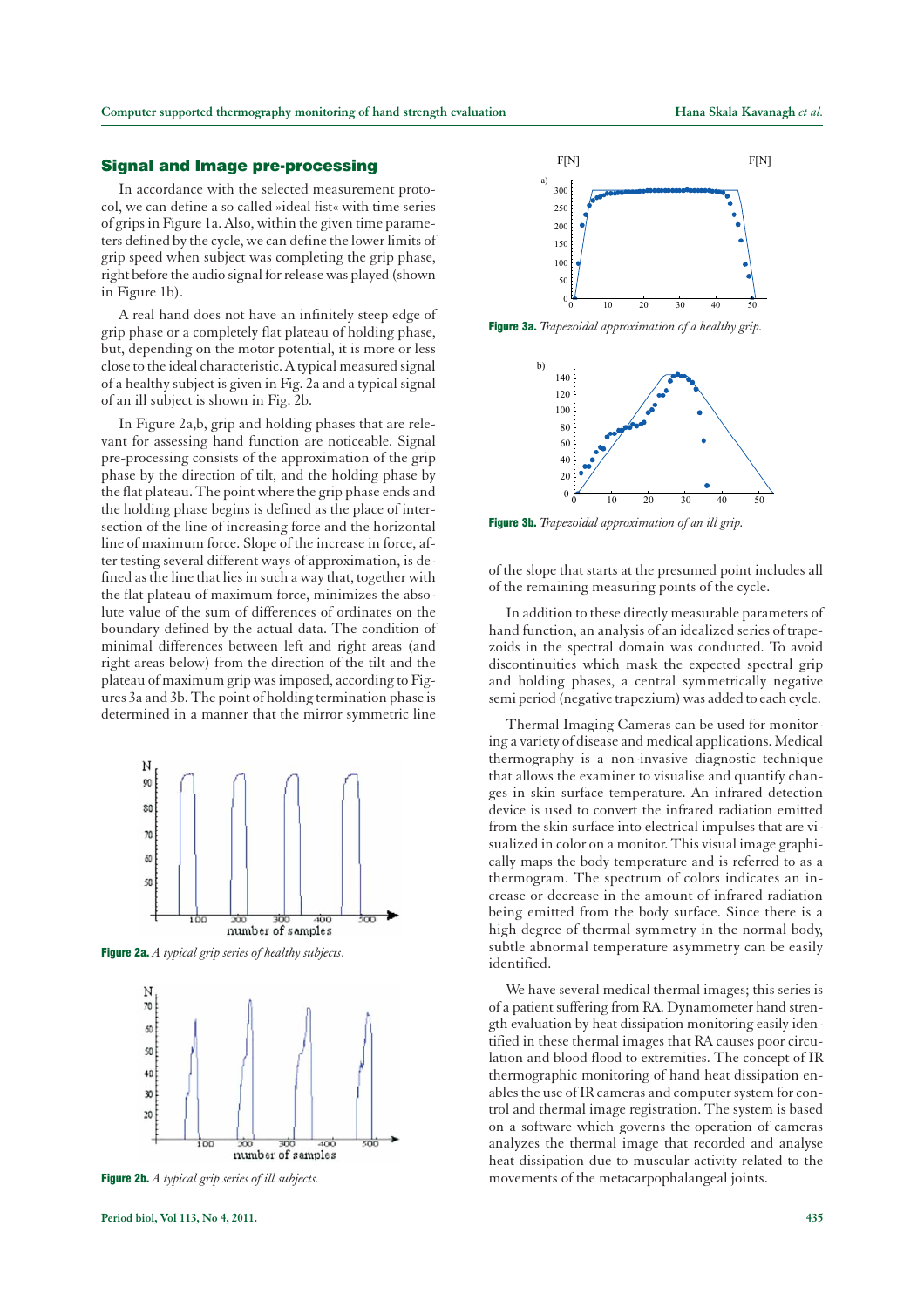

Figure 4. *Image regions for thermal monitoring.*

Imaging was performed using an infrared camera Thermo Tracer TH7102WL (NEC Sanei Instruments, Ltd., Japan). Thermal image processing was determined by the interest and matching region around the joints (Fig. 4). Joints of interest were metacarpophalangeal (MCP) and proximal interphalangeal (PIP) the joints, joints which are most frequently affected in rheumatoid arthritis.

In these regions, an analysis was made of temperature changes at various stages of the pilot experiment.

### **Experimental Results**

We obtained results in pilot measurements with six people with RA diagnosis and six healthy subjects.



Figure 5a. *Mean grip force for various patients.*



Figure 5b. *Mean speed of hand grip of various patients.*



Figure 6a. *Mean values of temperature for patients with RA for joints MCP2 – MCP5.*



Figure 6b. *Standard deviations of joint temperature for RA patients MCP2 – MCP5.*

Data are presented separately for patients and for healthy people, and a database in Excel program was established for each group and graphs drawn presenting mean values of hand force and standard measurement deviations.

Dynamometric measurements show a significant difference in grip forces (Fig. 5a) between healthy and ill population. Also, great difference was observed in grip speed (Fig. 5b) analytical data are shown in the figures.

By recording the thermogram for the purpose of monitoring heat dissipation changes in the selected images were obtained for further processing. The mean temperature and temperature deviation by regions were obtained by analytical software. Temperature variations (patients and healthy groups) were in the range of several degrees Celsius. Standard deviation of temperature had a similar order of magnitude for all subjects (patients and healthy) who performed the same exercise by dynamometry. Recorded results of joints temperature distribution and standard deviation, for RA patient are presented in Fig. 6a,b and for healthy controls in Fig. 7a,b were performed using dedicated software for analysis of characteristic parameters.

# **CONCLUSION**

The study of the hand strength evaluation by electronic dynamometer with thermographic monitoring showed that the device and the method can objectively